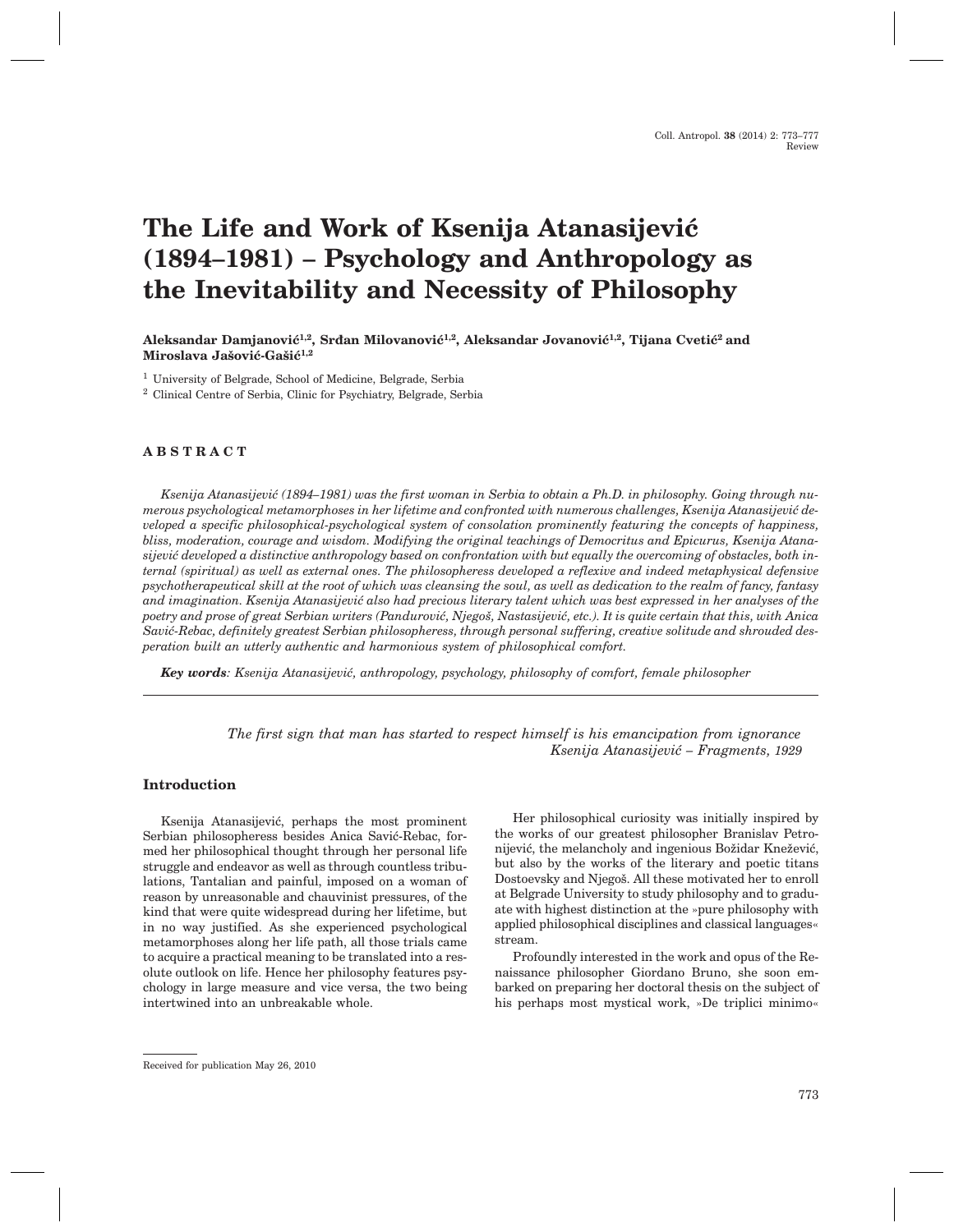(On the Triple Minimum). To best grasp the intricacies of this work of a quite impervious style she spent time in Geneve and Paris tutored by the most eminent professors of the period. In Belgrade in 1922 (at the age of 28), she defended her doctoral dissertation under the title »Bruno's Teaching on the Minimum« with the highest grade, thus becoming the first woman in Serbia to acquire the title of doctor of philosophical sciences. Her appointment as assistant professor at the Faculty of Philosophy in Belgrade marked the beginning of her activity as teacher and scholar.

## **Psychological-Anthropological Roots of Philosophical Thought**

In her studies, Ksenija Atanasijević was particularly interested in Hellenic philosophy. She has written a number of works about Socrates, Plato, Aristotle, the Pythagoreans and Epicurus. She was interested in the Ionic philosophy of nature as well as in the ancient Greek Atomist philosophy and Democritus. It is the ethical reflections of the Hellenes that may well have in largest measure shaped Ksenija Atanasijević's moral but equally anthropological-psychological attitudes. Thus she believes that in Heraclitus' ethics, measure, which actually expresses a mathematical form of cosmic and ethical harmony, represents the yardstick of man's morality and happiness because it reflects the presence of divine fire in man's soul. An indicator of its presence is action in accordance with the laws of the Logos, of the governing principle of reason. The more moist the soul, the greater the possibility for ignorance, lust and passions, but also the more difficult the struggle between mind and heart<sup>1</sup>. Only by self-knowledge and sober thinking can the soul be made better, and sober thinking is the greatest of virtues. For Democritus, the ethical doctrine is in the form of eudaimonism, namely the objective of life is happiness which consists of a feeling of pleasure and the avoidance of pain and is achieved by relinquishing passionate emotions and establishing the serenity of the soul. Democritus clearly distinguishes between the external and the internal good and believes that commitment to the internal values, i.e. virtue, is the only road to achieving peace of the soul, i.e. happiness. Passions are in his opinion pernicious and a balanced moral life is achieved by man not undertaking much in either his private or communal life, or if he does undertake something, it should not exceed his potentials. Want and excess are according to him extremes which oppose the acquisition of virtue, and equally of spiritual serenity. Ksenija Atanasijević maintains that Democritus' exceeding the measure (balance) constitutes one of the principal causes of unhappiness<sup>2</sup>. It goes without saying that Socrates' ethics deeply influenced Atanasijević's later philosophical-anthropological stances<sup>3</sup>. Socrates' »Know thyself« contains the lesson of an intellectual ethics of the equality of knowledge and good. Knowledge is not only the condition of morality but actually its essence. According to Socrates virtue can be learned, and it is not something that we get from with-

out, but is built by self-knowledge and self-restraint. Nothing is stronger than reason and that is why it is best suited to govern. Acording to Socrates the best lives are of those who seek to improve themselves as much as they can, and evil is the consequence of the failure to improve upon human nature.

On the path to founding her distinct Philosophy of Consolation, Ksenija Atanasijević was particularly interested in the notion and concept of bliss which in the ethics of Antiquity was equalized with happiness<sup>4</sup>. Ksenija Atanasijević apologetically subscribed to primarily the teachings of Democritus and Epicurus in this respect. The basis of Democritus' ethics is the imperative for men to engage in spiritual work more, so that the soul might be capable of rectifying the weaknesses of the body. His fragments, which Ksenija Atanasijević cites, are famous: »The best way for a man to lead his life is to have been as cheerful as possible and to have suffered as little as possible. This could happen if one did not seek one's pleasures in mortal things« (frg.189), or »Men find happiness neither by means of the body nor through possessions, but through uprightness and wisdom« (frg.40). For Atanasijević, in keeping with Democritus' ethics, happiness is achieved by way of »temperance, an awareness of duty, good and pure intentions, a solid moral character, relinquishment of sensual pleasures and an intensive spiritual life«.

Ksenija Atanasijević particularly valued Epicurus' teaching on happiness, believing that this sage wished to secure for himself a permanently bearable mental status but at the same time teach others how to steer clear of all the cataclysms brought by life's disruptions and ailments<sup>5</sup>. She clearly saw through the old prejudice according to which Epicurus' teaching incited sensual and dissolute behavior. That sensualist hedonism was not in question is quite clear, because Epicurus' emphasis on the physical stemmed from his constant bodily sufferings, and he held that the aspiration for pleasure derived from a feeling of pain, and that when there was no suffering, no such need was felt either. Epicurus set much greater store by internal peace than by bodily pleasure. Therefore in respect of him also she considers virtues like temperance, courage and wisdom worthy inasmuch as they relate to satisfaction as their consequence.

Consequently, in her work Atanasijević states that Epicurus: »by his moderateness, his overcoming of severe physical pains and passions and by his serenity, was the first to attain the ideal of the sage that he had conceived of«.

## **The Philosophy of Consolation as a Distinct Philosophical Psychotherapy**

Living her life in conformity with her philosophical-psychological doctrine, Ksenija Atanasijević developed her, truth to tell, to a certain extent reflective and metaphysical defensive psychotherapeutical skill. In the face of a multitude of contretemps, resistances, misunderstandings, painful experiences, she gradually devel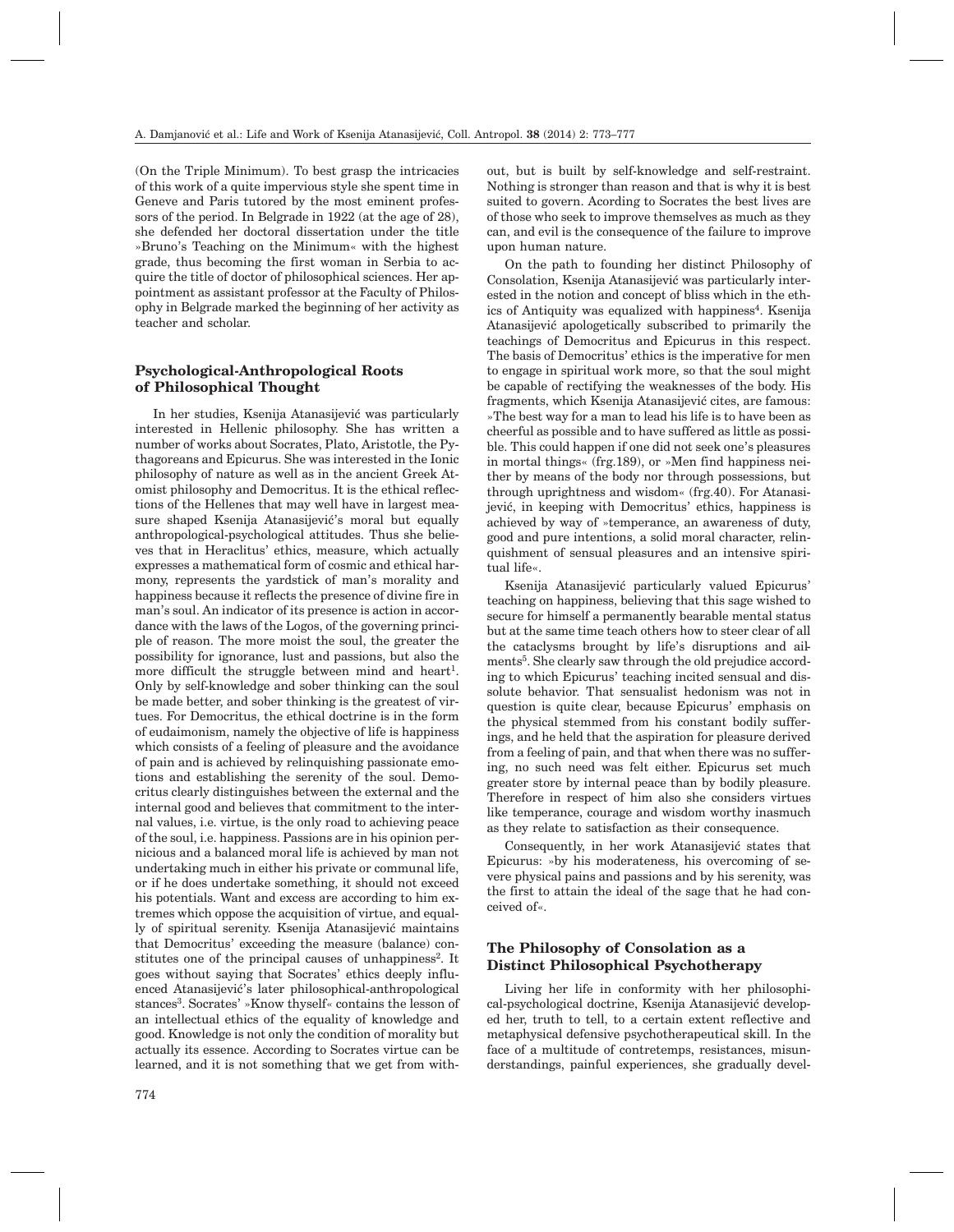oped a philosophical-anthropological-psychological concept – a course to overcome obstacles, both internal (spiritual) as well as external ones. In so doing she was aided not only by her knowledge of philosophical ethics but also by her splendid knowledge of literature and folk wisdom. Although she had great respect for philosophers of pessimism like Schopenhauer, she strove to find in the darkness of life bright spots which would at least relatively justify her existence. She rejects Schopenhauer's blind will as the basic principle of a painful existence and seeks to create in the ocean of man's tragic existence at least some consolatory basis of being. Considering that it is impossible by logic to grasp the supreme truth, she finds a way out in the assumption of the existence of God, eternity, immortality and cosmic justice<sup>6</sup>. These imaginary, but also metaphysical pillars are, according to Atanasijević, the consequence of man's dissatisfaction with his restricted earthly circumstances, but are also a reflection of eternity in him. She maintains that the first step to well-being and happiness is cleansing the soul of malice, evil and other vices. The more cleansed the soul, the closer it is to a genuine feeling of happiness and bliss, which is very close to Hindu beliefs. To expose the bright internal reserves one must shake off the fetters of banality and step into the realm of fantasy, fancy, intuition, namely imagination. Her concept is so explicit and »principled that she feels that is even better to accept illusions and deceptions than stand before the hurtful truth«. Ksenija Atanasijević maintains that transcendence and mystical experiences prompted by imagination can bring about the harmony and beauty of imagined worlds and not to seek their realization in the this-worldly. Pessimism can be overcome by ecstasy and pleasures of the highest spiritual illumination precisely by the flight of fancy.

Ksenija Atanasijević also devoted herself to the relationship between death and immortality. Her thinking resides upon the principles of Hindu philosophy, the teachings of Socrates and Heraclitus, Pythagoras, Empedocles, but also Kant and her teacher Branislav Petronijević. Thus she finds a series of spiritual, ontological as well as ethical reasons attesting to the immortality of the soul. As a paradigm of her perception of the immortality of the soul we quote the following fragment: »Our existence cannot be the beginning or the end, because death is ephemeral, if the ingredients of the world are spiritual and indestructible«.

Also interesting are her thoughts about the phenomenon of suicide. Considerations of suicide have several levels – the religious, the anthropological-sociological, the psychological-psychiatric and the philosophical one. Of philosophers, Hegesias, Socrates, Saint Augustine, Thomas Aquinas, Locke and Kant have written about suicide <sup>7</sup>. In her work on suicide, Ksenija Atanasijević examines and reviews the perceptions of the Cyreniacs and the Stoics<sup>8</sup>. She does not pronounce any absolute judgement on the (un)justifiability of suicide, except for maintaining that the soul is immortal and that it has to be purified, including through sin, suffering and pain. The soul evolves aspiring after perfection, grappling in the process with all conceivable earthly hurdles. Even though she does not explicitly say so, it is clear that the ethical doctrine of Ksenija Atanasijević is against suicide as a means of achieving happiness and bliss, for on its way to perfection, the soul must pass through a series of perturbations and introspections, otherwise it will remain ultimately incomplete and imperfect in the spiritual sense.

Ksenija Atanasijević was abundantly literarily gifted so that is no wonder that even the famous Skerlić referred to her as the philosopher writer. Her role as the »philosopher preacher« and interpreter of philosophical systems is obvious from her series of popular, but in no way trivial, lectures and articles about great philosophers. She analyzed poetry and prose – she was enchanted with Njegoš, Nastasijević, Pandurović, Đura Jakšić, recognizing in their thoughts many of her own reflections.

Ksenija Atanasijević suffered an academic injustice. Following her critical review of a work on Kant, the author of which was Nikola Popović, a professor at Belgrade University, the (pseudo) scientific philosophical community, led precisely by the mentioned author of the work on Kant swooped upon her as an avalanche. Regrettably, instead of a free and fluid philosophical-critical repartee between Atanasijević and Popović, this turned into an academic scandal with the »expulsion« of Ksenija Atanasijević and her dismissal from her chair. She was accused of plagiarism and that her works were not original. The public, frankly, was divided. Supporting her and stressing the academic hypocrisy and cynicism were, for instance, Sima Pandurović and philosophy professor Momčilo Ivanić as well as the »Association of University-Educated Women«4. Nonetheless, all that proved insufficient. Pettiness and male traditionalism (chauvinism) won in the then official Serbian philosophical establishment. Following this embarrasment Ksenija Atanasijević became even more of a recluse devoting herself intently to her philosophy of consolation.

Analyzing her spiritual life, contemplating her frustrations, the obstacles in her social and professional life, and incorporating her own ethical code, Ksenija Atanasijević writes about phenomena such as envy, cynicism, thirst for glory, intrigue, rising above trivial interpretations and crude repartee. For curiosity's sake, exceptionally interesting and deserving a deeper anthropological and psychological analysis and structuring is her division into: the schemer-fool, the schemer-inquisitor and the schemer-blackmailer<sup>9</sup>.

The philosopheress also describes her own mechanisms of defense against these extremely immoral products of vain and conceited spirits which engender utterly dissonant human relations. Depending on the maturity of the human soul, Atanasijević maintains that a number of stances can be adopted in relation to evil and wicked people: forgetting, enduring or forgiving. She also holds that silence is the virtue of the mature person, and serenity the regal feeling of the soul. A fighting spirit is in the view of Atanasijević consistency and conduct towards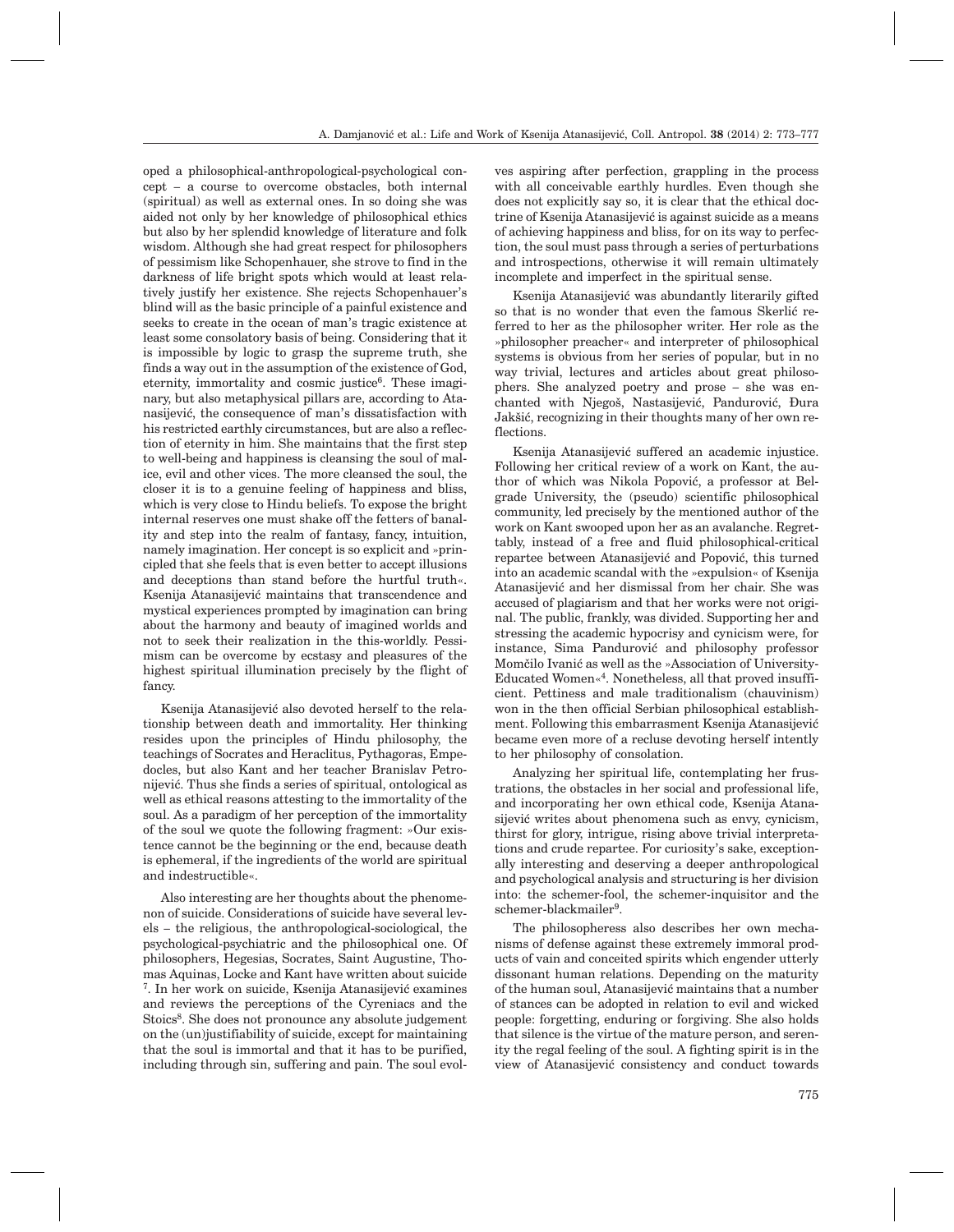others without concessions. Those who »fear us leave us alone. And it is definitely, more acceptable to be a despot, than to expire, entangled in humiliation and defeats«<sup>10</sup>. In one of the fragments, Ksenija advises a total estrangement from people and hermetization in a world of ideal relationships: »Pure relations exist only as an idea...it would therefore be the most expedient if we remained surrounded by a void and if no one forced us to socialize. We would sow less misery in ourselves and others«.

She analyzes defense mechanisms, truly not in the classical psychodynamic or psychoanalytical sense, although it is known that Ksenija Atanasijević was well versed in the works of Sigmund Freud and the individual psychology of Alfred Adler. Scrutiny of these, psychological maneuvers as it were, reveals a degree of idiosyncrasy, subjectivism. The somewhat solipsistic explanations of these defensive psychological acts, however, feature a degree of pragmatism, and it is certain that many readers can find, if not complete consolation, at least the possibility to understand and then to to transcend some of their life's difficulties. In these psychological analyses, Ksenija Atanasijević, in addition to subjectivism, solipsism, hyperreflectivity, and in fact occasional naiveté, still provides realistic foundations upon which to build a system of basic support in which pessimistically structured persons can find some comfort and harmony. It is certain that the psychological scrutiny of diverse existential, phenomenological and anthropological issues by Dr Ksenija Atanasijević also included the field of metaphysics and ethics whereby she consolidated her pursuit of unifying psychology and philosophy as a spiritual whole.

Despite the abundance of psychotherapeutical streams and techniques – in 1980 Herinck identified at least 250 types of psychotherapy and in 1986 Karasu somewhat over 400, today a specific philosophical therapy is already recognized11,12. Martin Buber, Silvano Arieti, then Viktor Frankl, Rollo May and Jean Paul Sartre are the founding fathers of this approach.

It would be very pretentious to proclaim Ksenija Atanasijević their forerunner or peer, but with her multilayered philosophical processing of psychological themes and psychologization (definitely not with a negative connotation) of philosophy, she was one of those personalities who courageously came to grips with this eclectic subject matter and blazed the trail to new constellations of humanistic hermeneutics.

#### **In Lieu of a Conclusion**

Ksenija Atanasijević is certainly not a philosophical anarchist or deconstructivist. On the contrary, she is a moderate and totally objective ethicist and a prominent Serbian moralist. Her ideational commitment is crystal clear. Psychology proceeds from philosophy rather than *vice versa.* That is her ideational and a priori *conditio sine qua non* which she always abided by. In her monograph on Ksenija Atanasijević, Ružica Petrović maintains: »Her ethics was not only part of her practical philosophy but also part of her wisdom which came to expression at all important junctures of her existence and which manifested and confirmed its positive effect on the example of her longevity, fruitful work and dignified demeanor«. Perhaps Ksenija Atanasijević's philosophical and psychological considerations have an overtone of »autism«, a solipsism which emanated from the philosopheress' personal painful experience, but it proved a great challenge and intellectual stimulus, as with her analog on in art and fate, Frida Kahlo, for her to develop through personal suffering, creative solitude and an uncommon shrouded desperation her utterly authentic and harmonious system of philosophical comfort.

#### **REFERENCES**

1. ATANASIJEVIĆ K, Heraclitus' Philosophy, Misao, 58 (1922) 721. -2. ATANASIJEVIĆ K, Srpski književni glasnik, X 4 (1923) 269 (in Serbian). — 3. ATANASIJEVIĆ K, Srpski književni glasnik, X 2 (1923) 104.  $-$ 4. PETROVIĆ R, Ksenija Atanasijević' Philosophy of Comfort (Pešić i sinovi, Beograd, 2004).  $-$  5. ATANASIJEVIĆ K, Pravda, 23 (1927) (in Serbian). — 6. ATANASIJEVIĆ K, Filozofske Urvine (Belgrade, 1957).  $(in Serbian)$ . - 7. DAMJANOVIĆ A, 2005. Philosophy of suicide. Engrami – časopis za kliničku psihijatriju, psihologiju i granične discipline (in  $Serbian. - 8. ATANASIJEVIC K, Sucide as Seen by Philosophers of An-$ 

tiquity, Foreword in: A. Camus, The Myth of Sisyphus,(Zagreb, 1971) (in Serbocroatian). — 9. ATANASIJEVIĆ K, Intrigue and Its Representatives on Today's Society. (Misao, Belgrade, 1929). — 10. ATANASIJEVIĆ K, Philosophical Fragments Book One Metaphysical Fragments. (Izdava čka knjižarnica Gece Kon, Beograd, 1929) (in Serbian). — 11. MARI-NOFF BV L, Plato, Not Prozac!, (Plato. Belgrade, 2002) (in Serbian). — 12. CARAN N, Psychotherapy – Evolution and Complementarity. In: NE-NADOVIĆ M, MILOVANOVIĆ D, (Eds.) Psychiatry, Selected Chapters II, (^igoja Press, Belgrade, 2001) (in Serbian).

#### *A. Damjanovi}*

*University of Belgrade, School of Medicine, Clinic for Psychiatry, Pasterova 2, 11000 Belgrade, Serbia e-mail: damal64@yahoo.com*